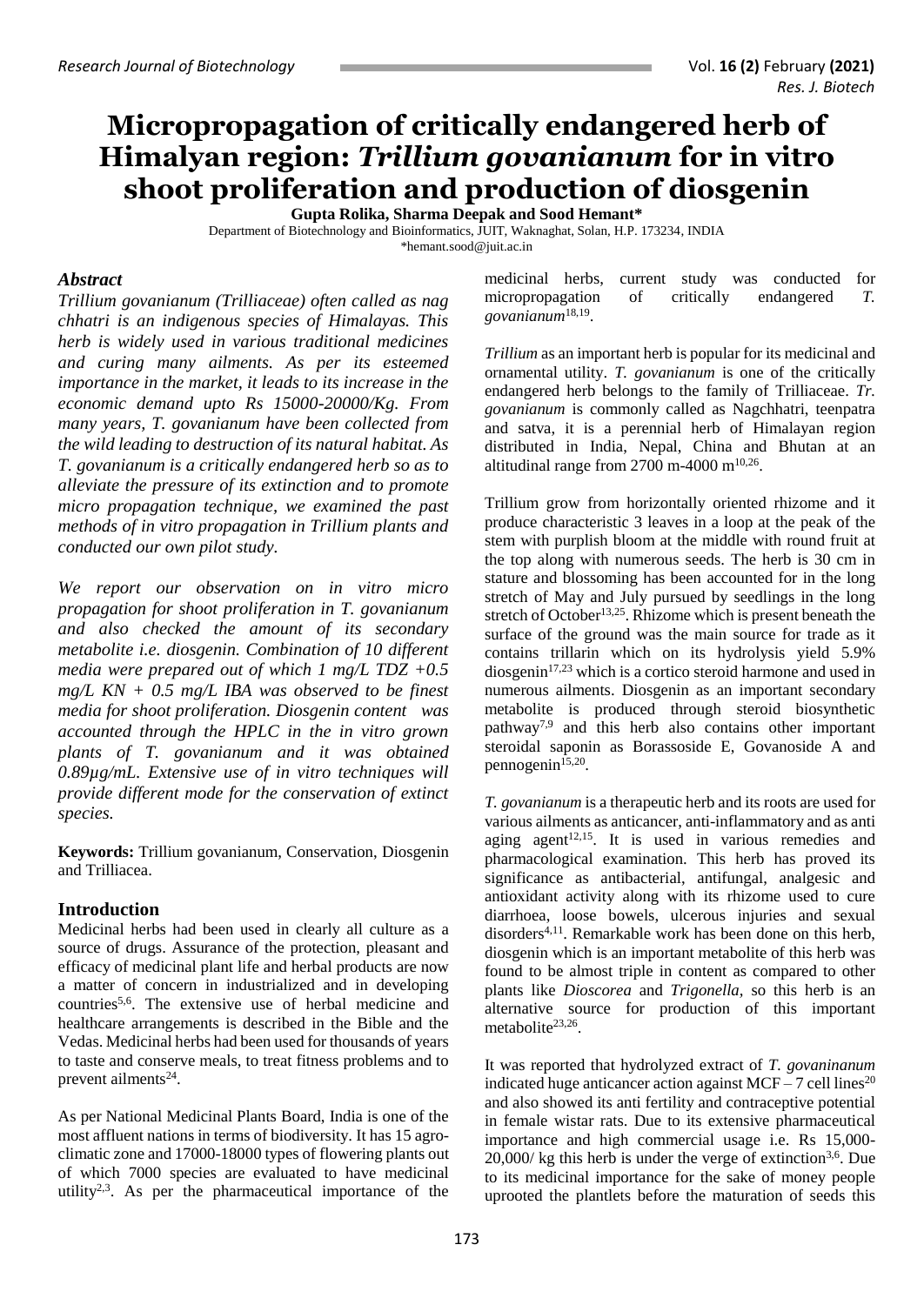leads to serious threat. That is why, unlawful activity and exchanging of this highly prized herb is restricted by Indian Government Law.

Due to the natural surrounding calamity and deforestation various therapeutic herbs are confronting danger of eradication<sup>2,4</sup>. A considerable lot of the plants are not ready to recover normally because of absence of recovery capacity, low seed germination feasibility, bacterial, fungal diseases, extreme natural habitats and environmental conditions. As the villagers of the native place uprooted the roots before the setting of seeds, so degrading their natural habitat is leading to verge of extinction. Illegal massive collection of this herb to meet the industrial demand is a source of the income to the villagers. This illegal smuggling of the herb was banned by the Government so as to stop the over exploitation of the plant<sup>26</sup>. The rate of vegetative propagation of *T. govanianum* is slow and it is under the verge of extinction so, *in vitro* micro propagation of shoots can be an alternative mode for multiplication of this herb and source of conservation program.

Micropropagating the plants in the tissue culture conditions is the promising approach for the maintainance of medicinal herbs<sup>7,8</sup>. Effect of different media on tissue culture production of *T. reliquum* and *T. persistens* was also reported. Combinations of growth harmones like auxin and cytokinin resulted in production of some of the offshoots from both the specie<sup>11</sup>.

## **Material and Methods**

**Selection of mother plant and procedure of extraction:** Plants of *T. govanianum* were obtained from HFRI Shimla. These plants were further stored at greenhouse in Jaypee University of Information Technology, Waknaghat under maintained conditions at  $27 \pm C$ .

**Establishing sterile culture:** There are no reports of cultivation through conventional methodology as availability of seeds and plants is the biggest concern, so the best alternate is *in vitro* propagation which provides whole year production and platform for its large scale production of *in vitro* grown plantlets. To accomplish this, highly reproducible protocols are required so this study was undertake to develop *in vitro* methodology for the micropropagation of *T. govaninaum*. To establish sterile cultures from the vegetative plant, it required many efforts for successful result. Explant is thoroughly washed to remove all the soil so as to reduce the chances of contamination.

Plants of *T. govanianum* were maintained in green house, fresh rhizomes of the plant were washed under running tap water to remove the dirt and soil further they are washed with autoclaved water. *Trillium* cultures were aseptically established in Laminar Air Flow using rhizomatous buds with different parts like roots, buds and rhizomes. The explants collected were washed with different detergent solutions for surface sterilization and further rinsed with distilled water in laminar air flow (Table 1).

**Media Preparation:** After surface sterilization of the explants, these explants were inoculated in Erlenmeyer flasks containing 50 mL Murashige and Skoog (MS) medium with 0.3% sucrose and 0.8% w/v agar and different concentrations of Plant Growth Regulators (PGR's). Explants were grown in MS media supplemented with TDZ, IBA and KN (Table 2). After 10 days of initiation of shoots, it was again subcultured into fresh media, multiple sub culturing was done to maintain arising shoots and the experiment was repeated thrice. These explants were stored in the optimized culture conditions in plant tissue Lab at 15  $\pm$  °C under white fluorescent light in 3000 lx intensity with 40% humidity and 16 hr light and 8hr of dark photoperiod. Explant cultured on to the media without any growth regulators is considered as control. Every treatment was repeated thrice (Fig. 1).

**Sample preparation and procedure of extraction:** *In vitro* grown plants of *T. govanianum* which were maintained in the plant tissue Lab at  $15 \pm \degree C$  under white fluorescent light in 3000 lx intensity with 40% humidity and 16 hr light and 8hr of dark photoperiod were used for extract preparation to quantify the amount of bioactive compound i.e. Diosgenin through HPLC. Different parts of the *in vitro* grown plant like proliferated shoots and buds were washed in running tap water, shade dried and grinded under liquid nitrogen and further subjected to (30:70 H2O:Methanol) Soxhlet extraction for about 72 hrs. Extract of the plant was filtered out and concentrated under rotatory evaporator followed by lyophilisation. Extracts were further quantified by HPLC and rest of the extract was stored at 4˚C for further use.

**Chromatographic conditions for HPLC:** Quantification was carried out with reverse-phase HPLC (Agilent 1200 series) equipped with HPLC pump, DAD photodiode array detector range from 190 to 800 nm. Diosgenin was estimated with a Zorbax-Eclipse XBD C-18, 3.5-lm column (4.6 9 150 mm). Solvent system used in gradient mode to run the samples was 0.2% formic acid with HPLC-grade water and methanol in a ratio of 30:70 (v/v). The column was eluted in the gradient mode with a flow rate of 0.8 ml/min. Diosgenin was detected at an absorbance of 230-nm wavelength. The required time period of analysis was 30 min at 25˚C with injection volume of 10 µL. At the end of each run, the column was rinsed with pure solvents. The compound was recognized by measuring retention time and comparison of UV spectra with the authentic standard from ChromaDex  $Inc^{23}$ .

## **Results**

**Use of sterilants on plant material:** To establish sterile cultures of *T. govanianum,* different explants of the plant were used. After removing from the pots plants were washed with distilled water and variety of sterilizing agent was used at different concentrations to make sterile cultures of plant.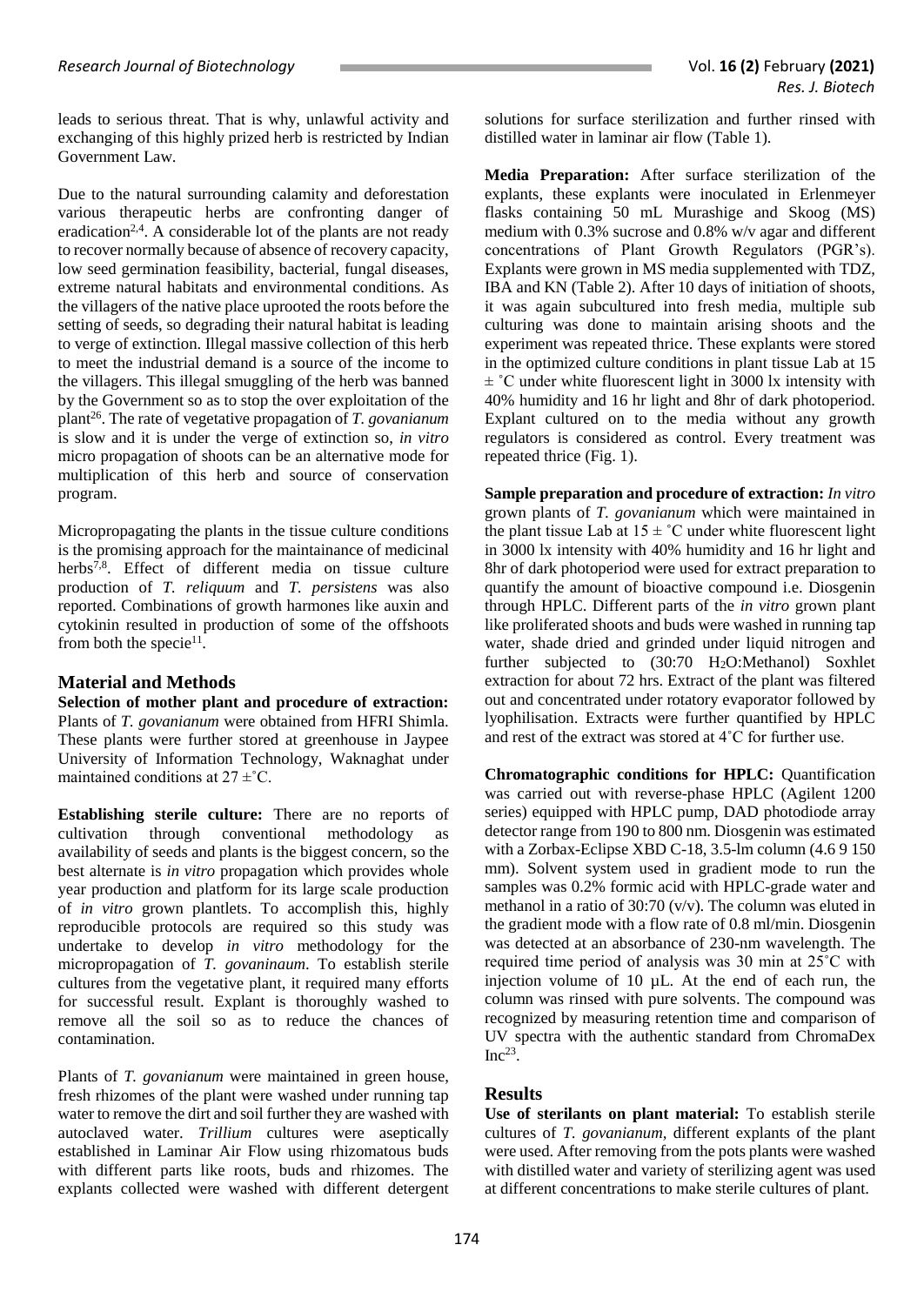**Micropropagation:** The plants were micropropagated with MS medium supplemented with different concentration of harmones. Plants supplemented with growth hormone at concentration of 1 mg/L TDZ + 0.5 mg/L IBA + 0.5 mg/L KN with 9gram agar, 30 gram sucrose at pH 5.6 for 1 litre showed best results. Plants were incubated in the culture room at  $15 \pm \degree C$  under white fluorescent light in 3000 lx intensity with 40% humidity and 16 hr light and 8hr of dark photoperiod. Data on the shoot proliferation was recorded on regular basis with sub culturing after 30 days.

**Quantification of diosgenin through HPLC:** Diosgenin is a steroidal saponin mainly procures from the *T. govanianum* rhizomes. <sup>24</sup> Diosgenin is an important bioactive constituent reports to produce from steroid biosynthetic pathway. <sup>26</sup> It is one of the principal raw materials for steroid drug development. It is used for commercial synthesis of steroidal drugs as progesterone, testosterone and glucocorticoids<sup>25</sup>. Rhizomes of field grown *T. govanianum* contain a high measure of diosgenin (5.99%) obtains from hydrolysis of

hydroalcoholic extract<sup>23</sup>. In our study, diosgenin content was found to be 0.89 µg/mL and it was reporting in the *in vitro* grown plants of *T. govanianum* (Fig. 2).

#### **Discussion**

On the basis of successful shoot proliferation, MS Media containing composition of growth regulator i.e. 1mg/L TDZ + 0.5mg/L IBA + 0.5mg/L KN was the best media for growth of shoots. This media was reported with shoot multiplication in *T. govanianum*. As reported by Gagliardo et al,<sup>7</sup> they used 2M media for growth and multiplication in *T. persistans* and *T. reliquum* where they reported maximum number of 9 shoots and 24 roots and 21 shoots and 24 roots so we have also investigated different media formulations using various growth regulators for growth of *T. govanianum*. *In vitro* propagation of other trillium species were also reported as in *T. erectum* and *T. grandiflorum* here they used stem and leaf explants for in vitro production of mini rhizomes for production of roots and shoots<sup>15,16</sup>.

| S.N. | <b>Sterilizing Agent</b> | <b>Concentration</b> | <b>Duration</b>    | <b>Explant</b> | $%$ of        |
|------|--------------------------|----------------------|--------------------|----------------|---------------|
|      |                          | $\frac{6}{9}$        |                    | <b>Used</b>    | contamination |
| 1.   | <b>Bavistin</b>          | 0.5                  | $2-3$ min.         |                | 10            |
| 2.   | Mercuric chloride        | 0.1                  | 30 sec.            | <b>Buds</b>    | 10            |
| 3.   | Tween 20                 | 0.5                  | $15$ min.          |                | 30            |
| 4.   | Tween 80                 | 0.2                  | $10 \text{ min}$ . |                | 30            |
| 5.   | Sodium hypochlorie       | $0.5 - 5$            | $5 \text{ min.}$   | <b>Roots</b>   | 10            |
| 6.   | Calcium hypochlorite     | $8-10$               | $5-20$ min.        |                | 20            |
| 7.   | Hydrogen peroxide        | $4-12$               | $5-10$ min.        |                | 10            |
| 8.   | <b>Ethyl Alcohol</b>     | 70-90                | $3-5$ min.         | <b>Rhizome</b> | 40            |
| 9.   | <b>Silver Nitrate</b>    |                      | $10 \text{ min}$   |                | 50            |
| 10.  | Benzalkonium chloride    | $0.1 - 1$            | 5-10 min.          |                | 50            |

**Table 1 Effect of sterilants on sterilization of explants of** *T. govanianum*

**Table 2 Effect of different concentration of growth regulators for multiplication of** *T. govanianum*

| <b>S.N.</b> | <b>Medium</b>                                  | No. of                   | No. of days     | <b>Status of explants</b> |
|-------------|------------------------------------------------|--------------------------|-----------------|---------------------------|
|             |                                                | shoots                   | required for    |                           |
|             |                                                |                          | shoot formation |                           |
| 1.          | $MS + 2mg/L$ 2,4-D + 1mg/L BAP                 | $\overline{\phantom{a}}$ | 40              | No growth                 |
| 2.          | $MS + 2mg/L$ 2,4-D + 1mg/L TDZ                 | $\overline{\phantom{a}}$ | 50              | Swollen bud               |
| 3.          | $MS + 3mg/L$ IBA + 1mg/L KN                    | $\overline{\phantom{a}}$ | 55              | Swollen bud               |
| 4.          | $MS + 1mg/L TDZ + 0.5mg/L IBA + 0.5mg/L KN$    | $\mathbf{2}$             | 35              | <b>Bud proliferated</b>   |
| 5.          | $MS + 1mg/L$ BAP + 0.5mg/L NAA                 | $\overline{\phantom{a}}$ | 30              | No growth                 |
| 6.          | $MS + 1mg/L TDZ + 0.5mg/L BAP + 0.5mg/L KN +$  | $\mathbf{2}$             | 30              | Sub culturing             |
|             | $0.5$ mg/LGA <sub>3</sub>                      |                          |                 |                           |
| 7.          | $MS + 1mg/L TDZ + 0.5 mg/L KN + 0.5 mg/L GA3$  | $\overline{\phantom{0}}$ | 25              | No growth                 |
| 8.          | $MS + 1mg/L TDZ + 0.5 mg/L BAP + 0.5 mg/L GA3$ | $\overline{\phantom{0}}$ | 40              | No growth                 |
| 9.          | $MS + 2$ mg/L 2,4-D + 1 mg/L TDZ + 1 mg/L KN   | $\overline{\phantom{a}}$ | 45              | Swollen bud               |
| 10.         | $MS + 3$ mg/L IBA + 1 mg/L KN + 0.5 mg/ L NAA  | $\overline{\phantom{a}}$ | 30              | No growth                 |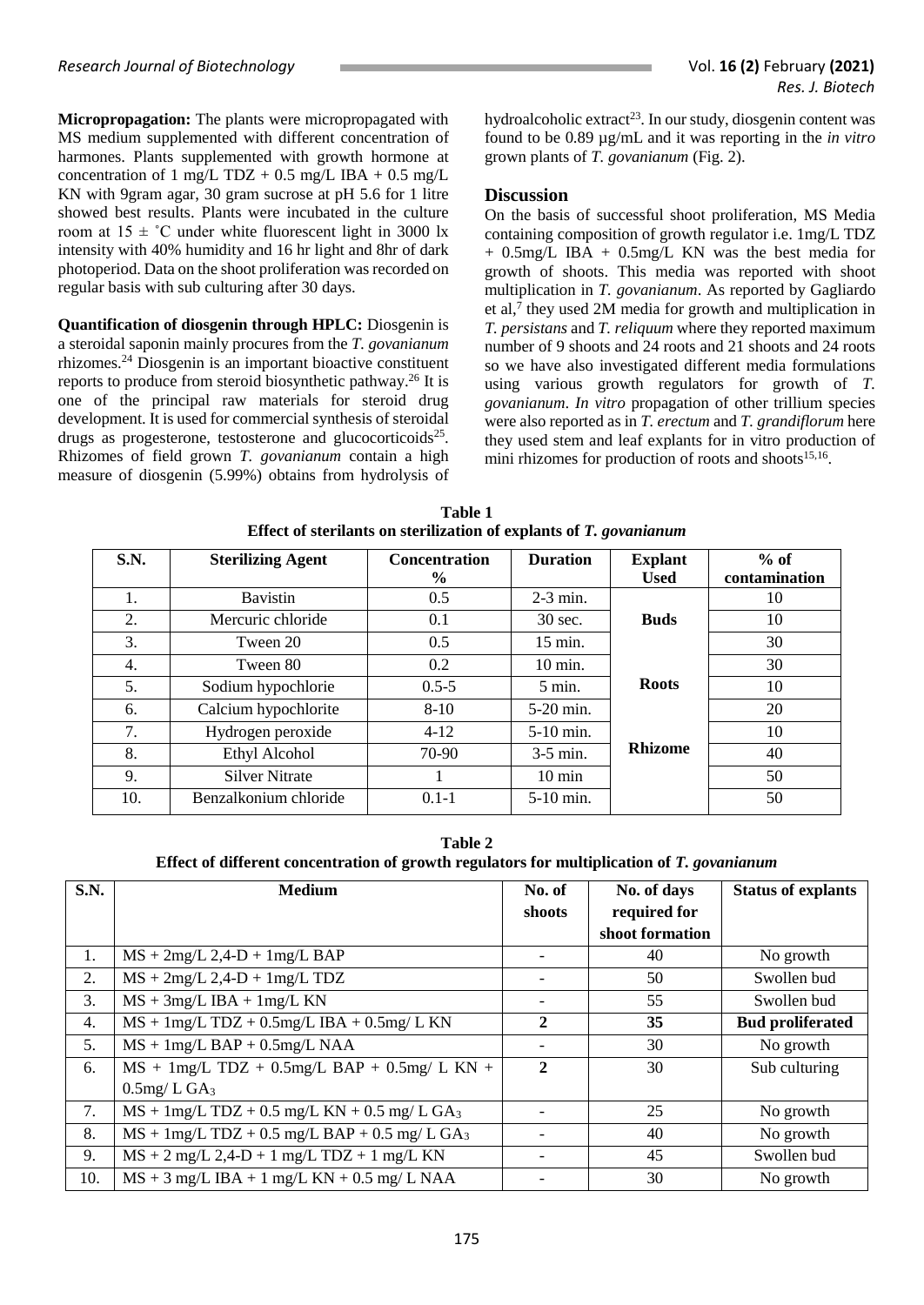

**Fig. 1: Different phases of in vitro shoot proliferation of** *T. govanianum* **a) and b) initiation of shoot proliferation in 35 days c) and d) Different stages of shoot development e) and f) root and rhizome bud used as explants in different media.**



**Fig. 2: HPLC Chromatogram of Diosgenin Standard**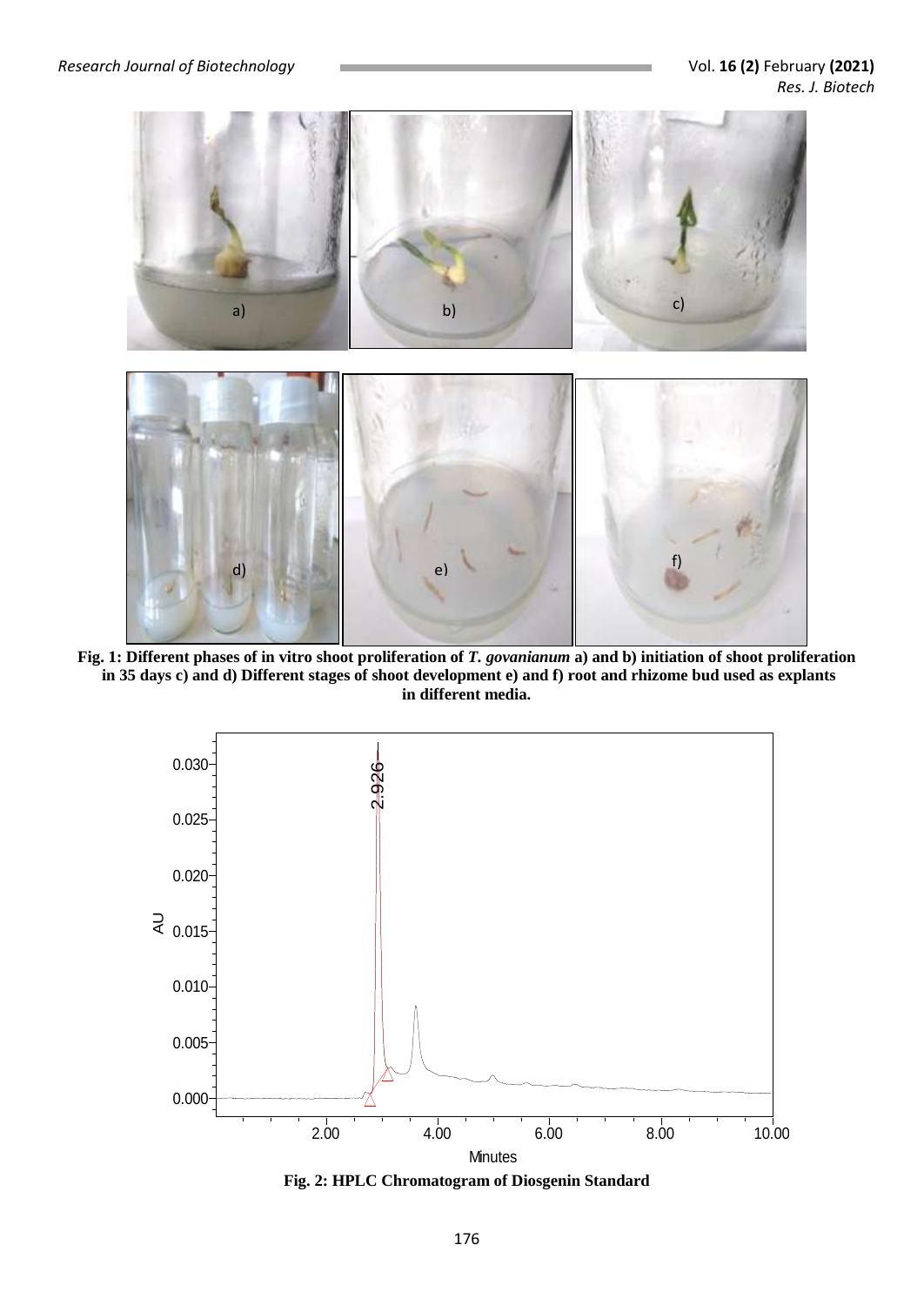

**Fig. 3: HPLC chromatogram** *in vitro* **grown plant of** *T. govanianum*

Different concentrations of growth harmones cytokinin and auxin resulted in shoot proliferation. In our study, diosgenin content was found to be 0.89 µg/mL and it was reported in the in vitro grown plants of *T. govanianum* (Fig. 2). Till now quantified amount of Diosgenin was only reported in the field grown plants. As plants like yams as well as tuber of *Trigonella* and *Dioscorea* were significant source of diosgenin but the amount quantified from them was not satisfactory so *T. govanianum* plant can be good alternative for diosgenin.

As other species are not commercially available so this herb can be the best alternative to introduce new drug in the market. As in our finding sample size was less, so more number of shoots can be used for future purpose for well established root system too. Removal of the decayed plants and further sub culturing of the plant helps in good number of shoots. As this experiment was based on pilot study more work was required for further conformation but this will help in development of future protocols for the propagation of *T. govanianum*.

As *T. govanianum* is an endangered herb so *in vitro* micro propagation can be an excellent alternative source as the conservation of the herb is very important due to the destruction of its natural habitat and to meet up with the industrial demand. More work and attention is needed to confirm the pilot scale results but we hope these results help in future to establish more laboratory protocols to conserver this beautiful herb from extinction.

## **Conclusion**

The current study reports the standard protocol for shoot proliferation in *T. govanianum* and *in vitro* propagation of

plant using rhizomatous buds. The normalized convention in the current examination could be utilized for the mass proliferation of such profoundly significant therapeutic plant and could refute the danger to the wild presence while simultaneously will meet the pharmaceutical needs.

#### **Acknowledgement**

The authors wish to thank Jaypee University of Information Technology, Waknaghat for giving the research facility to do this work.

#### **References**

1. Abbasi A.M. and Khan M.A., Ethnobotanical study of wound healing herbs among the tribal communities in Northern Himalaya Ranges District Abbottabad, Pakistan, *Pak J Bot*., **6**, 3747-3753 **(2010)**

2. Biota of North America Program county distribution map **(2013)**

3. Chauhan N.S., Medicinal and aromatic plants of Himachal Pradesh, Indus publishing company, New Delhi **(1999)**

4. Diarra S.T. and Wang J., Ethylene treatment improves diosgenin accumulation in in vitro cultures of Dioscorea zingiberensis via upregulation of CAS and HMGR gene expression, *Electronic Journal of Biotechnology*, **16(5)**, 6-6 **(2013)**

5. Favel A. and Kemertelidze E., Antifungal activity of steroidal glycosides from Yucca gloriosa *L*. Phytotherapy Research, *An International Journal Devoted to Pharmacological and Toxicological Evaluation of Natural Product Derivatives,* **19(2)**, 158-161 **(2005)**

6. Fukuda I. and Freeman J.D., Trillium channellii, sp. nov.(Trilliaceae), in Japan and T.camschatcense Ker Gawler,